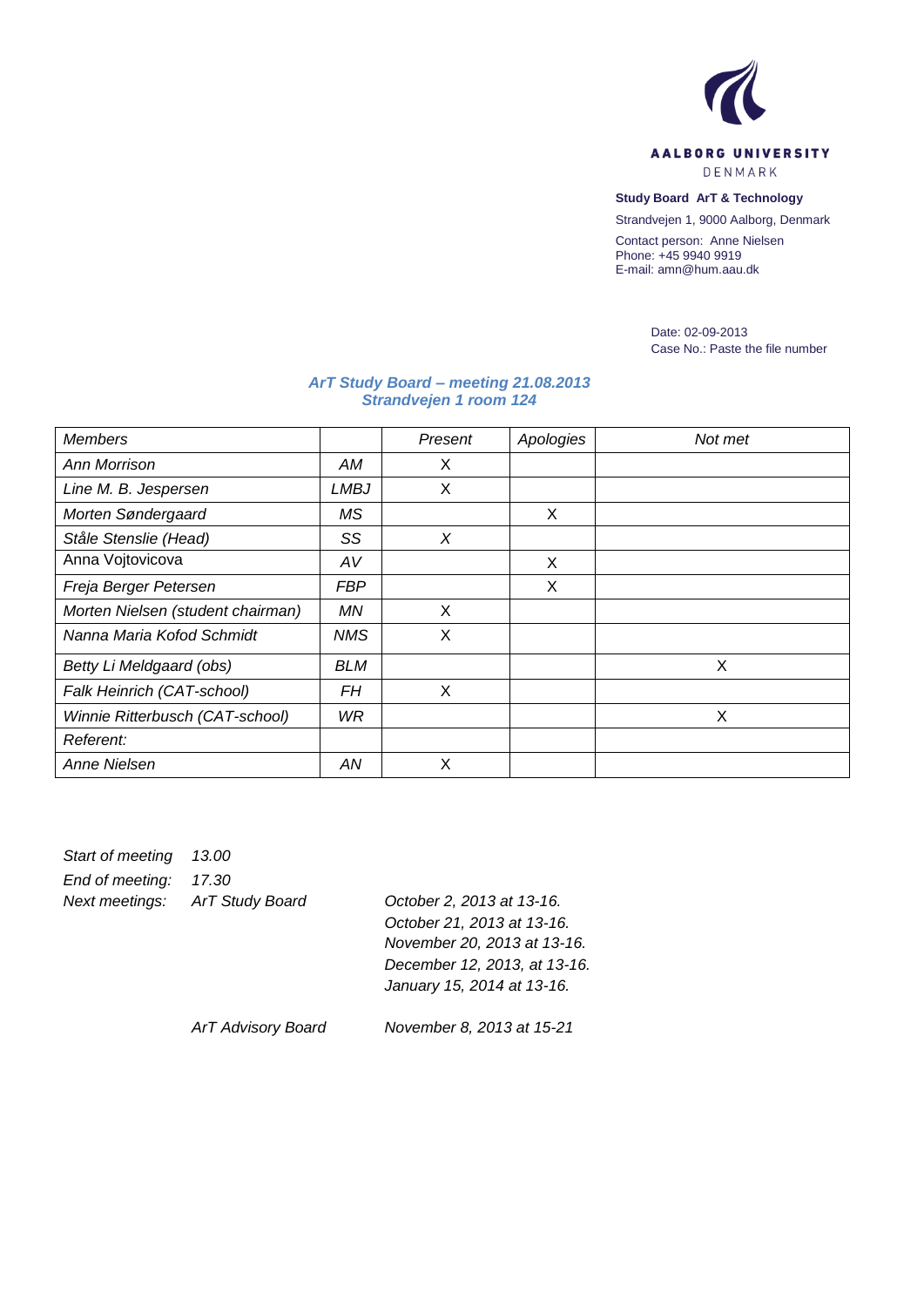

## *ArT Study Board – meeting August 21, 2013 at 13.00-16.00 Strandvejen 1 room 124*

| 1. | Approval of Agenda.                                                                                                                                                                                                                                                             |
|----|---------------------------------------------------------------------------------------------------------------------------------------------------------------------------------------------------------------------------------------------------------------------------------|
|    | Approved                                                                                                                                                                                                                                                                        |
| 2. | Approval of Minutes - June 6, 2013                                                                                                                                                                                                                                              |
|    | Comments: Obel money cannot be used for funding student's projects - only for art research.                                                                                                                                                                                     |
|    | ArT board must require hours at the institutes.                                                                                                                                                                                                                                 |
|    | Approved.                                                                                                                                                                                                                                                                       |
| 3. | <b>Announcements:</b>                                                                                                                                                                                                                                                           |
|    | News from Head of Study Board (SS)                                                                                                                                                                                                                                              |
|    | Elective of Head of Study Board (formalities)                                                                                                                                                                                                                                   |
|    | AM does not agree with the way it was done. There was a democratic vote in the Art Board which was<br>disapproved by the Dean of HUM Faculty.                                                                                                                                   |
|    | She accepts Ståle Stenslie as the Head of Study Board.                                                                                                                                                                                                                          |
|    | Open Academy - Titles for upcoming events.<br>$\bullet$<br>- September 11, 2013 at 13-16 - Open Academy - presenting ARS Electronica / SS and Jakob B. Sabra.<br>- October - Roskilde festival 2013. (Date tba). /LMBJ.<br>- November 7, 2013 at 14.30-17 - Tim Marshall. / AM. |
|    | LMBJ suggest that the ArT board to plan the next ARS Electronica (next year) in proper time. As a<br>study trip for ArT5 and for teachers. To be discussed at the next teacher meeting (SS).                                                                                    |
|    | Open Academy will be held approx. once a month – send a list with suggestions (Only Obel lecture<br>costs can be funded by Obel Money).                                                                                                                                         |
|    | Teacher meeting after the semester start September 2, 2013.                                                                                                                                                                                                                     |
|    | - Discussion about the theories that are being used at ArT - to avoid using the same.<br>- Need to compile and coordinate the texts and content - to make sure that there is a kind of progression.<br>- Reference style (a like at all ArT semesters).                         |
|    | Position - Obel Professor ship. 2 applications have been received by now. SS has asked to postpone<br>the deadline for application deadline to spread the position. There has been several phone calls.                                                                         |
|    | Wanted: New deadline - ultimo September.                                                                                                                                                                                                                                        |
|    | Secretary position for both study environment and for the Obel Research. Mikael Vetner is aware of it<br>at will work for a solution this year.                                                                                                                                 |
|    | Information from Studieforvaltningen about new roules.                                                                                                                                                                                                                          |
|    | No comments from the board.                                                                                                                                                                                                                                                     |
|    |                                                                                                                                                                                                                                                                                 |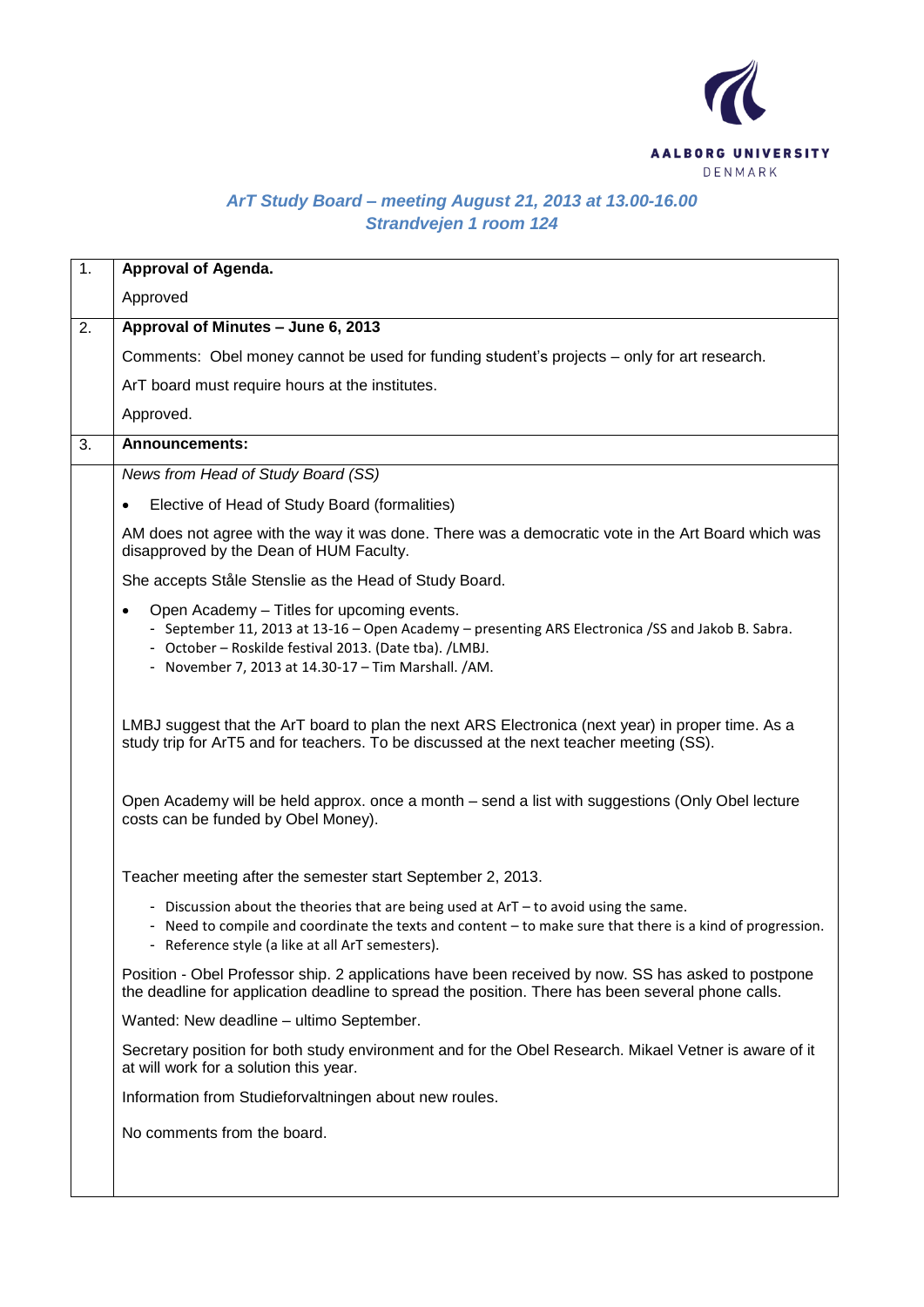

|    | Relate News (SS)                                                                                                                                                                                                                                                                               |
|----|------------------------------------------------------------------------------------------------------------------------------------------------------------------------------------------------------------------------------------------------------------------------------------------------|
|    | News from CAT-School (FH)                                                                                                                                                                                                                                                                      |
|    | Student environment.                                                                                                                                                                                                                                                                           |
|    | The ArT Board has to make a short summary for the CAT-school. SS, LMBJ and WR will make a draft<br>to be discussed at next meeting.                                                                                                                                                            |
|    | Accreditation of BA Art is postponed until now because of the institutional accreditation.                                                                                                                                                                                                     |
|    | We need to revise the study regulation during the autumn. FH is in progress.                                                                                                                                                                                                                   |
|    | <b>News from Students Representative</b>                                                                                                                                                                                                                                                       |
|    | Elective of Student Head.                                                                                                                                                                                                                                                                      |
|    | Morten Nielsen was elected.                                                                                                                                                                                                                                                                    |
|    | Examination. Summer 2013.                                                                                                                                                                                                                                                                      |
|    | There was a general discussing at the meeting about evaluation of the projects summer 2013.                                                                                                                                                                                                    |
|    | The students found that the examinations amongst groups was different, there was asked questions at<br>the project evaluation accorded to the courses given - which was a surprise for them.                                                                                                   |
|    | Examiner leads the evaluation, not the censor<br>All examinations cannot be the same.<br>If the students think they are wrong evaluated and that the grade was low according to<br>wrong answers it is possible to make a complaint and get a new evaluation with new teachers<br>and censors. |
|    | It was decided to change the text according examination of projects - in the Study Regulation (at next<br>revision).                                                                                                                                                                           |
|    | Until then all Study Guide must describe it and you have to put this text in ArT1, ArT3 and ArT5                                                                                                                                                                                               |
|    | <b>NOTICE:</b>                                                                                                                                                                                                                                                                                 |
|    | The project exam will also address other content from the project module<br>courses.                                                                                                                                                                                                           |
|    | <b>News from Study Counselors (MN/NMKS)</b>                                                                                                                                                                                                                                                    |
|    | September 19, 2013 visit at the IB, International Study at Hasseris Gymnasium.                                                                                                                                                                                                                 |
| 4. | <b>Budget</b>                                                                                                                                                                                                                                                                                  |
|    | Requisition autumn 2013<br>٠                                                                                                                                                                                                                                                                   |
|    | The ArT board decided to follow an application from the coordinator at ArT5. The semester was grant-<br>ed additional costs for this specific semester.                                                                                                                                        |
|    | 60 hours to travel between Copenhagen and Aalborg. (The hours will be required at the Depart-<br>-<br>ment of Communication and Psychology).<br>DKK 30,000 for travel and hotel expenses.                                                                                                      |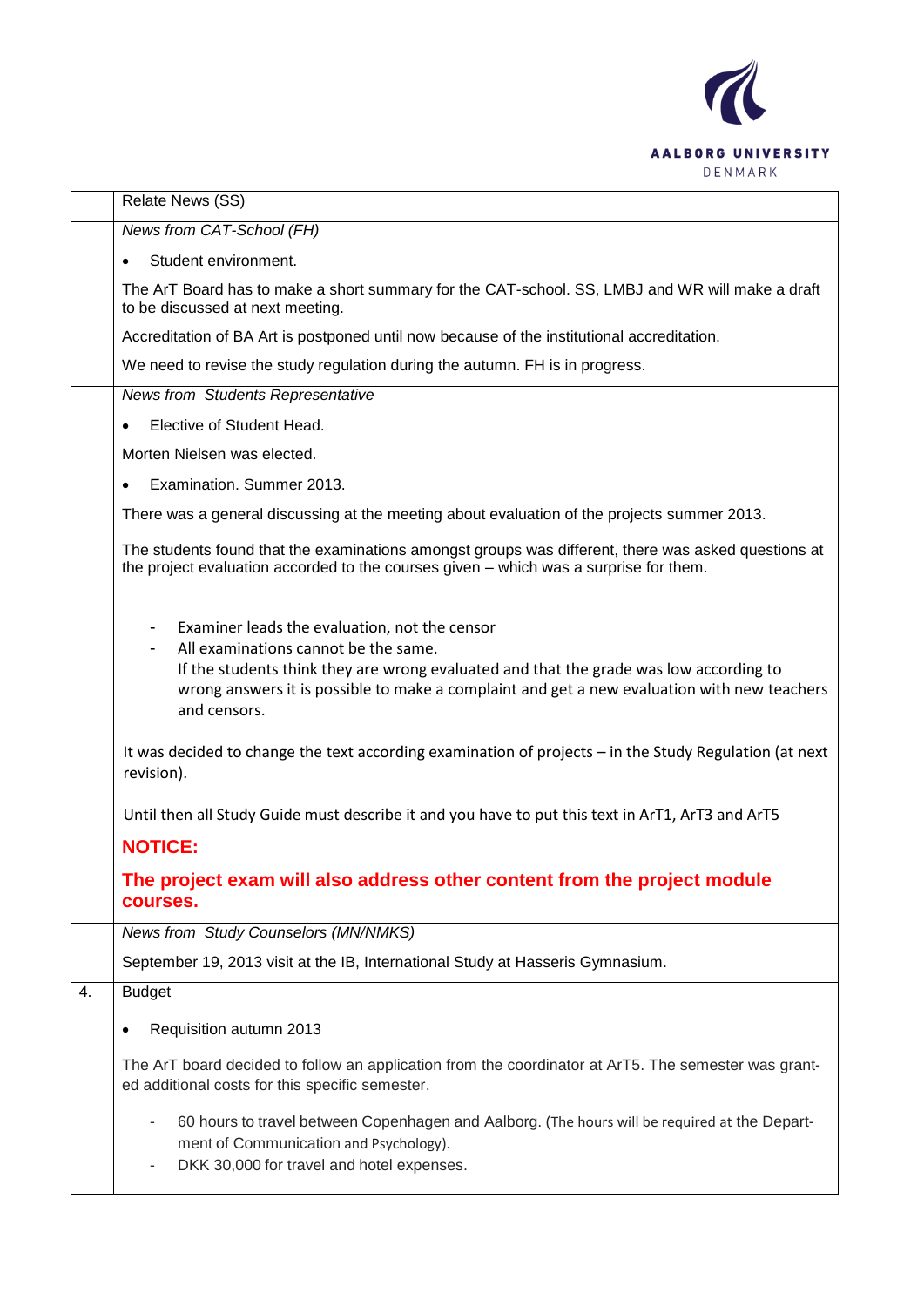

|    | The cost has to cover costs for travelling from Copenhagen to Aalborg. (All teachers).                                                                            |
|----|-------------------------------------------------------------------------------------------------------------------------------------------------------------------|
|    | The grant is a one-time grants and therefore it does not create a precedent for future semesters.                                                                 |
|    | Travel settlements with all supporting documents must be sent to Anne immediately after each trip so<br>that missions undertaken in 2013 will be settled in 2013. |
|    | Requisition spring 2014 - Coordinators Autumn 2013 and Spring 2014.<br>$\bullet$                                                                                  |
|    | Requisitions spring 2014 will be send for next meeting.                                                                                                           |
|    | ArT1, Carsten Friberg, ArT2 LMBJ, ArT3 Lance Putnam, ArT4 Esben Skoubo Bala, ArT5 MS and ArT6<br>AM.                                                              |
| 5. | <b>Study Guides (attached)</b>                                                                                                                                    |
|    | Se item 3 (News from Students Representative)                                                                                                                     |
|    | Comments to the Study Guides - please send an updated Study Guide to Anne - ASAP not<br>later than August 27. 2013, at 10 am.                                     |
|    | ArT1                                                                                                                                                              |
|    | Work with scrap – found objects. Specify more clearly focus and ex communication.                                                                                 |
|    | It is important that the PPBL also is examined through the project – must be described how it is exam-<br>ined in the assignment.                                 |
|    | Some of the courses lack literature – must be put in the study guide and use the correct referencing<br>stile.                                                    |
|    | LMBJ can be contacted for further comments.                                                                                                                       |
|    | The Study Guide was approved conditional to these changes.                                                                                                        |
|    | ArT <sub>3</sub>                                                                                                                                                  |
|    | It is only Lance who is the coordinator.                                                                                                                          |
|    | Art-logo must be updated and names etc. corrected.                                                                                                                |
|    | Comments out.                                                                                                                                                     |
|    | Some of the courses lack literature – must be put in the study guide and the correct referencing stile.                                                           |
|    | Lance must contact the semester course leaders so they address the theme and the semester.                                                                        |
|    | Page 21 - workshop with Thierry Geoffroy's Emergency Room - there are no workshop.                                                                                |
|    | AM can be contacted for further comments.                                                                                                                         |
|    | The Study Guide was approved conditional to these changes.                                                                                                        |
|    | ArT5                                                                                                                                                              |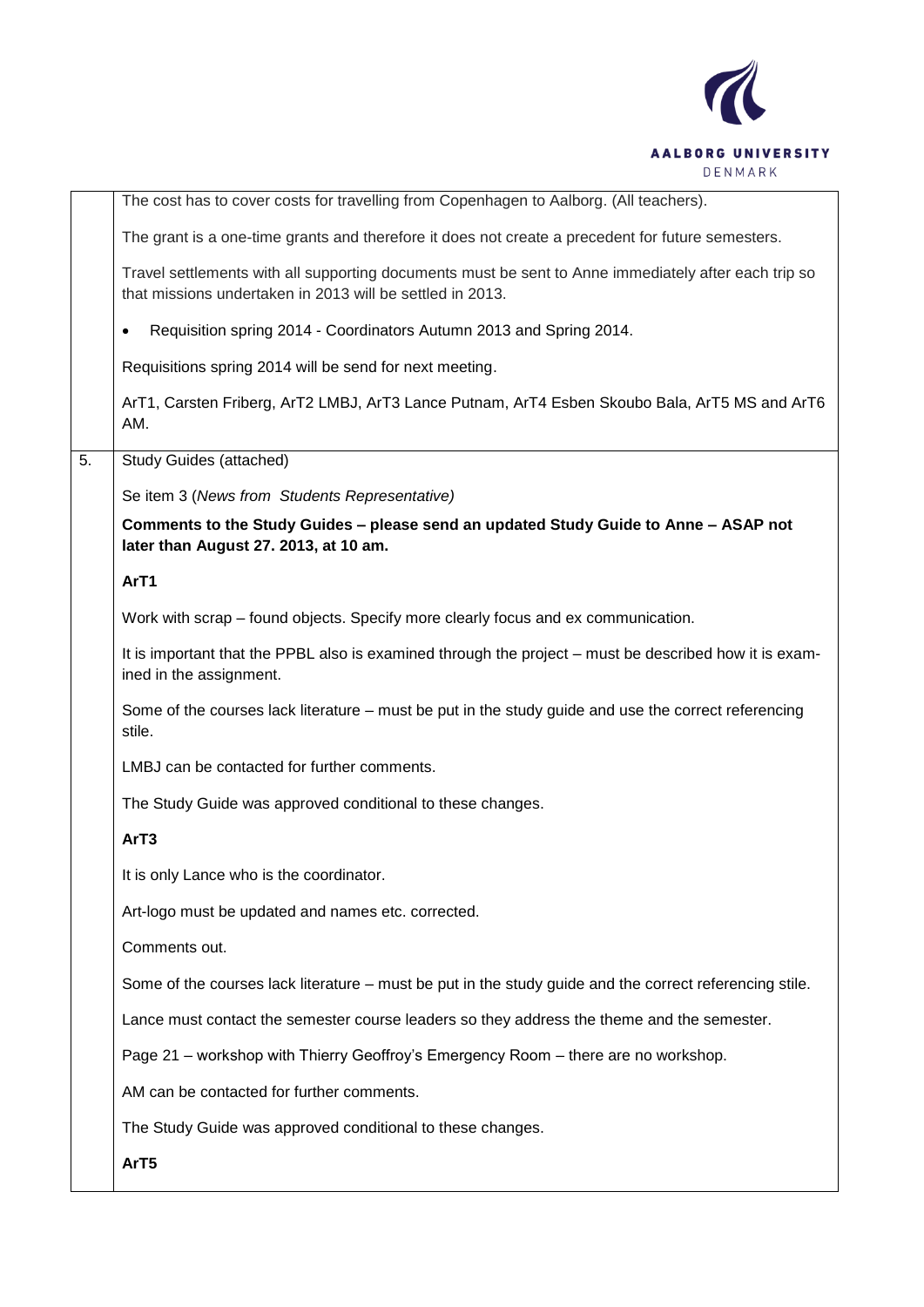

|    | Study Guide ArT5-2013 (and not ArT5-2012 - changed overall!) Dates must be corrected to this year.                                                                                                                                                                                                                                                                                                                                                                                                                                     |  |  |  |  |  |
|----|----------------------------------------------------------------------------------------------------------------------------------------------------------------------------------------------------------------------------------------------------------------------------------------------------------------------------------------------------------------------------------------------------------------------------------------------------------------------------------------------------------------------------------------|--|--|--|--|--|
|    | Project at ArT5 is 15 ECTS with 5 ECTS courses. There is no room for Manuscript and it will not be<br>given.                                                                                                                                                                                                                                                                                                                                                                                                                           |  |  |  |  |  |
|    | Supervisor: Ståle is not supervisor. Need more supervisors and Falk has accepted 1 group.                                                                                                                                                                                                                                                                                                                                                                                                                                              |  |  |  |  |  |
|    | Betty L. Meldgaard as censor.                                                                                                                                                                                                                                                                                                                                                                                                                                                                                                          |  |  |  |  |  |
|    | P4 Study Regulation text - only you must move the section "Literature" to the section Content.                                                                                                                                                                                                                                                                                                                                                                                                                                         |  |  |  |  |  |
|    | Description of Video Editing is missing.                                                                                                                                                                                                                                                                                                                                                                                                                                                                                               |  |  |  |  |  |
|    | Manuscript out – but please consider according to the theme of the project.                                                                                                                                                                                                                                                                                                                                                                                                                                                            |  |  |  |  |  |
|    | Programming Multimedia System - Date for exam - need literature.                                                                                                                                                                                                                                                                                                                                                                                                                                                                       |  |  |  |  |  |
|    | ArT Based Research - Date for exam - need literature.                                                                                                                                                                                                                                                                                                                                                                                                                                                                                  |  |  |  |  |  |
|    | Guest Lecturer - delete.                                                                                                                                                                                                                                                                                                                                                                                                                                                                                                               |  |  |  |  |  |
|    | SS can be contacted for further comments.                                                                                                                                                                                                                                                                                                                                                                                                                                                                                              |  |  |  |  |  |
|    | The Study Guide was approved conditional to these changes.                                                                                                                                                                                                                                                                                                                                                                                                                                                                             |  |  |  |  |  |
|    | Guest Lecture? - Hours and time.                                                                                                                                                                                                                                                                                                                                                                                                                                                                                                       |  |  |  |  |  |
|    |                                                                                                                                                                                                                                                                                                                                                                                                                                                                                                                                        |  |  |  |  |  |
| 6. | Dropout rate.                                                                                                                                                                                                                                                                                                                                                                                                                                                                                                                          |  |  |  |  |  |
|    | Postponed until Next meeting                                                                                                                                                                                                                                                                                                                                                                                                                                                                                                           |  |  |  |  |  |
| 7. | How to inform students about the study.                                                                                                                                                                                                                                                                                                                                                                                                                                                                                                |  |  |  |  |  |
|    | Postponed until Next meeting                                                                                                                                                                                                                                                                                                                                                                                                                                                                                                           |  |  |  |  |  |
| 8. | International Marketing of the study.                                                                                                                                                                                                                                                                                                                                                                                                                                                                                                  |  |  |  |  |  |
|    | Postponed until Next meeting                                                                                                                                                                                                                                                                                                                                                                                                                                                                                                           |  |  |  |  |  |
| 9. | Evt.                                                                                                                                                                                                                                                                                                                                                                                                                                                                                                                                   |  |  |  |  |  |
|    | AM:                                                                                                                                                                                                                                                                                                                                                                                                                                                                                                                                    |  |  |  |  |  |
|    | Ranulph Glanville will visit ArT February 2014.                                                                                                                                                                                                                                                                                                                                                                                                                                                                                        |  |  |  |  |  |
|    | Please get a projector for the meeting to use during the meeting.<br>SS:                                                                                                                                                                                                                                                                                                                                                                                                                                                               |  |  |  |  |  |
|    | All teachers and coordinator – please send a list of literature for each semester. It is possible<br>to create a library at the office, where the books can be used as reference book. The list must<br>be send to AN.<br>SS would like to get ARS electronica – to Aalborg and he calls for other great ideas to make<br>Art visible in Aalborg.<br>LMBJ: Kunsten is closing down for a year to renovate the building – they are looking<br>$\circ$<br>for opportunities to collaborate in the city $-$ ArT should be a part of that. |  |  |  |  |  |